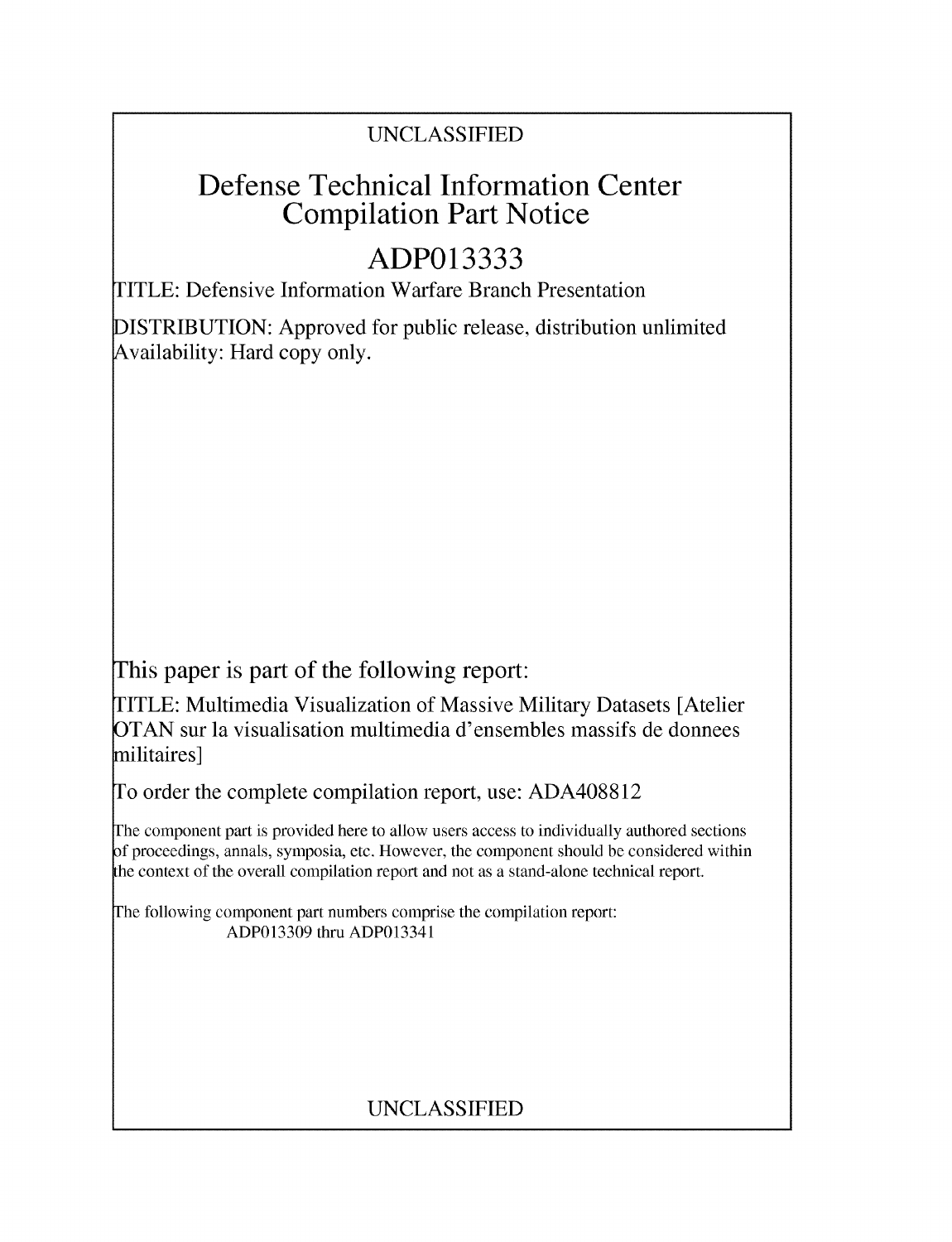#### **Defensive Information Warfare Branch Presentation**

**C. Maciag** Air Force Research Laboratory AFRL/IFGB *525* Brooks Rd. Rome, NY 13441-4505 United States

*In the interests of readability and understandability, it is R TO policy to publish PowerPoint presentations only when accompanied by supporting text. There are instances however, when the provision of such supporting text is not possible hence at the time of publishing, no accompanying text was available for the following PowerPoint presentation.*

# : **Click here to view PowerPoint presentation; Press Esc to exit** :

#### **Discussion** - **Paper 21**

#### **DISCUSSION AM 8 JUN 2000**

The subjects were raised as a result of the presentations made by Chet Macaig about Information Operations. Answers by Chet unless otherwise annotated.

#### Q<sub>1</sub>

The problem of detecting attacks of information systems is complicated by the number of false positives which have to be filtered by humans.

#### A

Sensors do not have a refined enough view to directly detect an attack. However, attacks have a purpose and therefore a sequence of events. It is this sequence that needs to be identified. MIT have developed Bottle neck verification techniques to do this, it looks at business flows and identifies anomalies within. An example of the ways in which in UNIX there are 2/3 authorised ways to go from normal to super user, any other method would be an anomaly. Key to identifying these may be the use of neural networks to ascribe a probability of the behaviour being divergent.

Q2 What sort of information was being shared.

#### A

Overall goal was to have a common visualisation by all *4* countries involved in the collaboration. Sharing was complex because o the lack of interoperability of visualisation tools. Auto correlation techniques used for RADAR target extraction has interesting possibilities in this new domain.